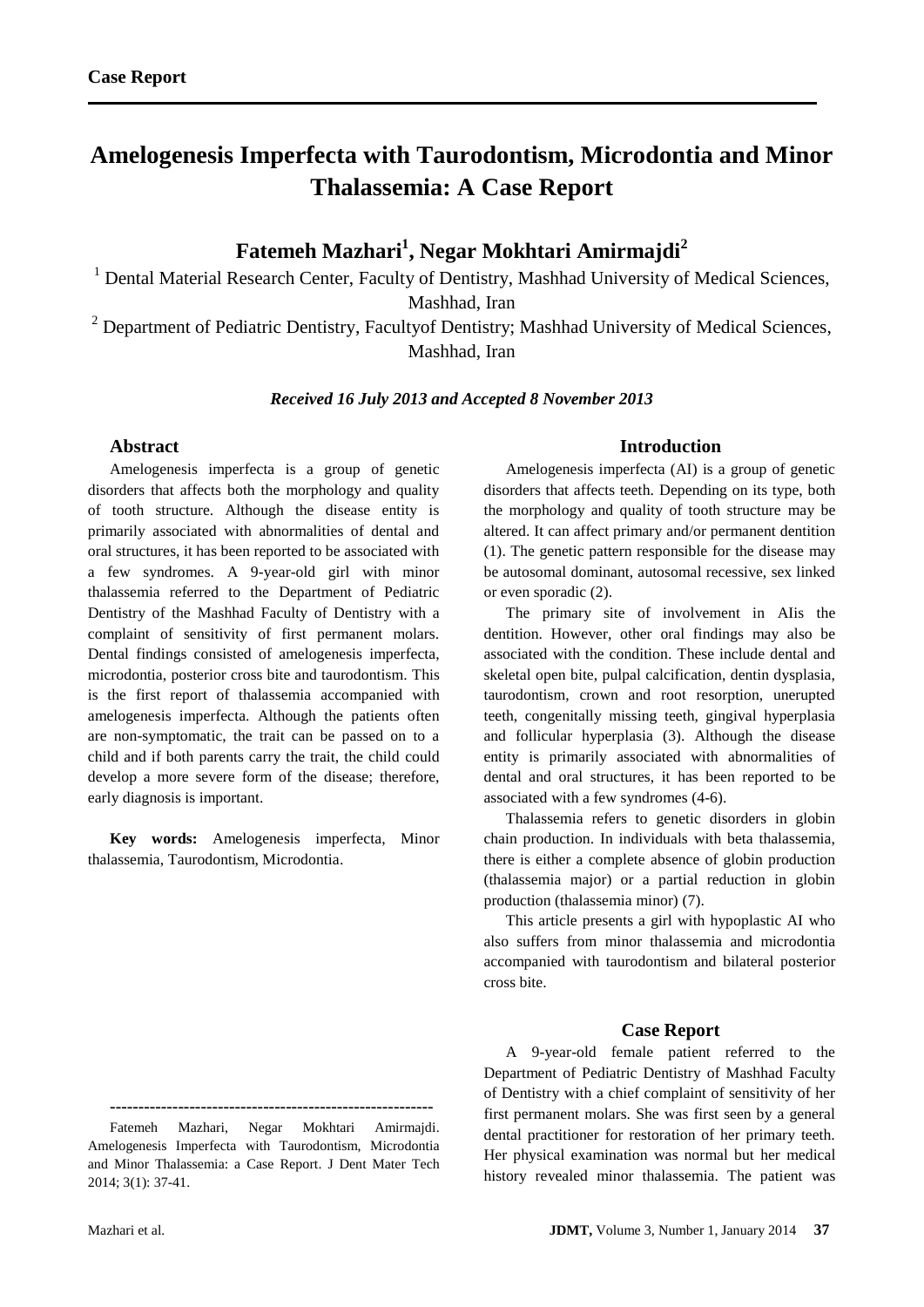treated symptomatically with folic acid and ferrous sulfate supplements. She was born at full-term after a normal pregnancy and uncomplicated delivery and her post-natal period was uneventful. Moreover, she was of normal development and intellect and there was no consanguinity within the family. Family history showed the same disease with same dental manifestations in one of the older patient's sisters. The patient's mother was examined and showed unaffected permanent dentitions. Although the patient's father refused an examination, he had very small teeth without any tooth discoloration according to his wife. The patient had two healthy older brothers as well as another healthy older sister. The patient lived in a non-fluoridated area and had never taken fluoride supplements. In the intraoral examination, soft tissue had a normal appearance. The timing of tooth eruption and the emergence pattern seemed to be within the normal range. The patient's oral hygiene was poor. Dental findings included microdontia, enamel hypoplasia in all primary and permanent teeth and posterior cross bite. There was no space between teeth (Figs. 1 and 2).

The panoramic radiograph showed all permanent teeth including molars. Taurodontism was observed in four permanent first molars. There was also a thin layer of enamel with normal density covering the dentin (Fig.2).

Based on clinical and radiographic findings, a diagnosis of hypoplastic AI was made and appropriate treatment wasplanned based on the patient's needs. Treatment plan for this case consisted of oral hygiene instructions, prophylaxis, topical fluoride therapy and restorative treatment. Due to the sensitivity of the first permanent molars and their susceptibility to further structure loss caused by defective tooth texture and as there was still a long period of growth remaining, all the mandibular and maxillary first permanent molars were treated by removing caries and restoring with temporary full coverage stainless steel crowns (SSC) (3M ESPE).Due to their small size, SSCs of the second primary molars (no. 2) were used. Maxillary left primary molars underwent pulpotomy and restored with SSC. The patient refused treatment of her maxillary right primary molars and the cross bite (Fig.3).



**Figure 1.** Intraoral photographs of the patient before treatment a) Occlusal view of the mandibular arch, b) Occlusal view of the maxillary arch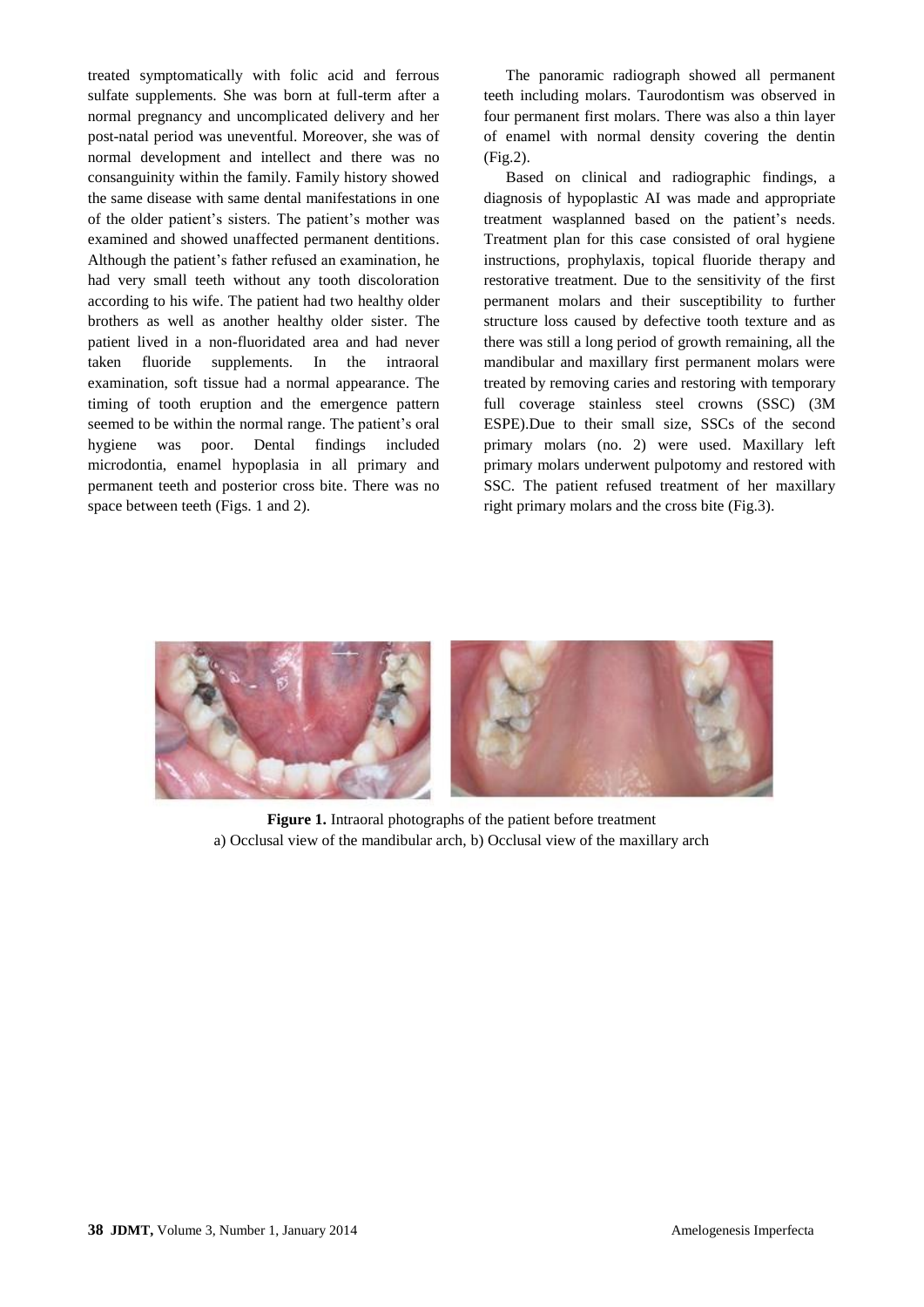

**Figure 2.** Dental anomalies present in the patient a) Posterior cross bite b) Microdontia c) Taurodontism and enamel hypoplasia



**Figure 3.** Intraoral photographs of the patient after treatment (The mandibular primary molars had already been restored by a general dental practitioner) a) Occlusal view of the mandibular arch, b) Occlusal view of the maxillary arch

### **Discussion**

AI is a disease with hereditary origin that affects the enamel of primary and permanent teeth. It is reported to have an incidence of 1 in 718 to 1 in 14,000, depending on the population studied (8).

It may cause different signs and symptoms depending on the type of the disease. In the hypoplastic type, the enamel is well-mineralized but its thickness varies from thin and smooth to normal thickness with grooves, furrows and/or pits. The enamel is hard but because of its thinness it is more susceptible to fracture.Radiographs exhibit thin radiodense enamel. The hypocalcified type shows softened and easily

detachable enamel. Radiographically, enamel has a contrast similar to or even less than that of the dentin. In the hypomaturation type, the affected teeth exhibit enamel with a mottled, opaque white-brown-yellow color, which is softer than normal but not as soft and easily abraded as in the hypocalcified type. In radiographs, the thickness of enamel is normal, but its density is the same as that of the dentin (9).

In this case, as the enamel had normal hardness but its thickness was less than normal and it was pitted, the diagnosis of pitted hypoplastic type was made.

Association of AI with a group of dental anomalies such as dental and skeletal open bite, pulpal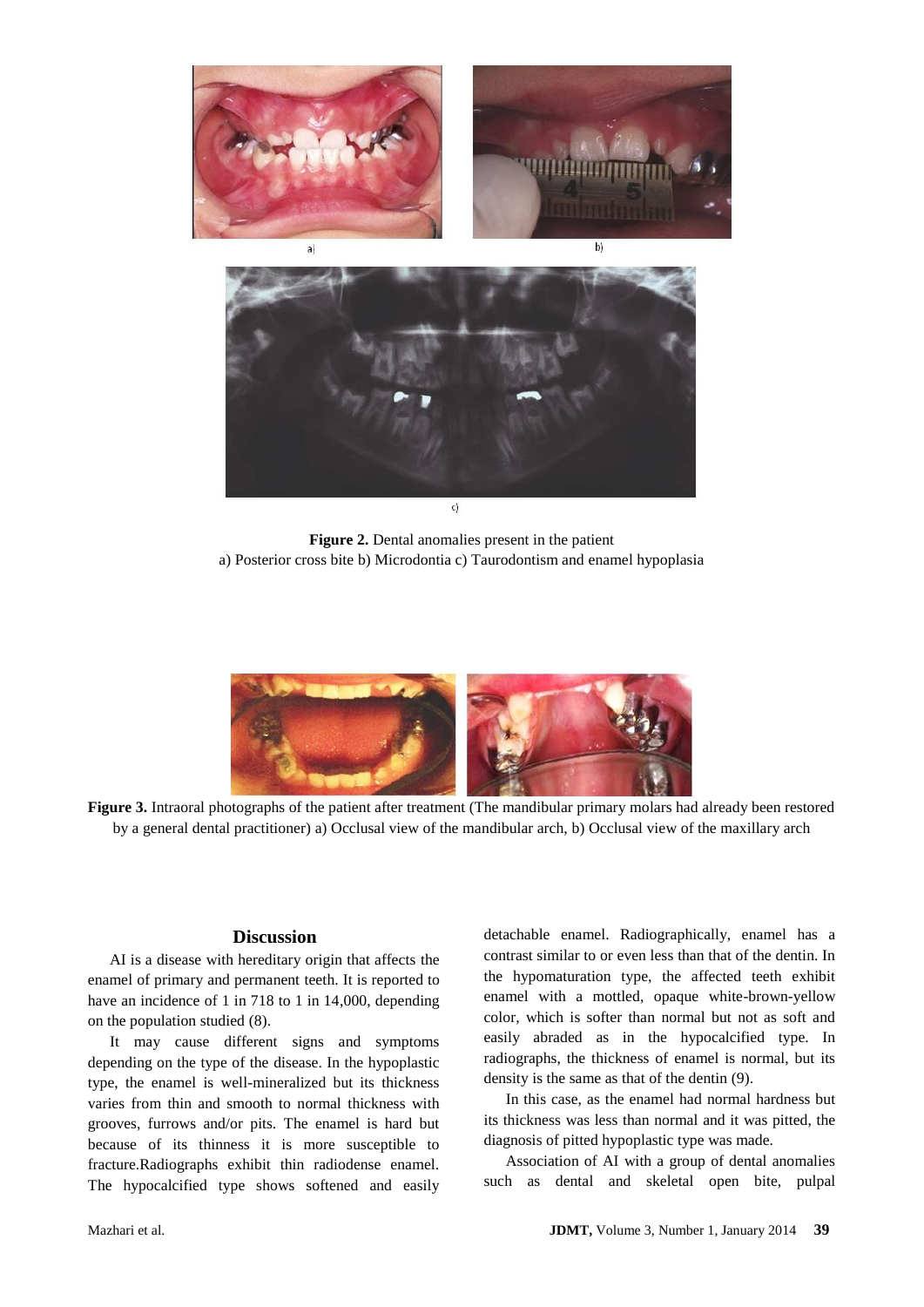calcification, dentin dysplasia, taurodontism, crown and root resorption,unerupted teeth, congenitally missing teeth, gingival hyperplasia and follicular hyperplasia has been reported (3). The patient had a posterior cross bite and taurodontism, but other mentioned anomalies were not detected. Also, microdontia was observed. In some types of AI the teeth with thin enamel are also small in size and the interproximal contacts are open; however, in this case there was a true microdontia and the teeth appeared smaller than expected, maxillary laterals were peg-shaped and the contacts were closed. The closed contacts were probably due to a smaller than normal maxilla, which also had resulted in a cross bite. For restoration of the permanent teeth with SSC, even SSCs no. 2 of second primary teeth was slightly loose for them and required a greater amount of crimping to fit.

AI occasionally occurs in conjunction with syndromes such as Kohlschutter syndrome<sup>5</sup>, Platyspondyly with AI (10), nephrocalcinosis (1), Jalili syndrome (11), tricho-dento-osseous (2) and Heimler syndrome (4). None of the signs and symptoms of the mentioned syndromes were detected in the presented case. However, medical history revealed presence of beta-thalassemia minor. Based on genetic and clinical features, thalassaemias are classified as homozygous, heterozygous or compound heterozygous. Thalassemia minor is the heterozygous form of the disease, which is mild and usually asymptomatic; the only manifestation is hypochromic microcytic anaemia. The homozygous form of b-thalassemia named thalassemia major exhibits the most severe clinical symptoms with marked orofacial deformities (12). This patient received folic acid and ferrous sulfate supplements. One of her older sisters also suffered from thalassemia minor and AI. However, the presence of AI was only reported by the mother (according to her mother's statement, the older sister's teeth had the same appearance as the patient).

The treatment plan for cases of AI is related to many factors such as the severity of the disorder, the age of the person, the socioeconomic status and the intraoral condition. A conservative option is restoring with direct composite that causes the least tissue loss due to preparation methods. Another relatively conservative approach is amalgam restoration which causes less structure loss than full coverage restorations (13). In this case, because of generalized pitting on the teeth surfaces and teeth sensitivity, complete coverage was considered. These teeth required full coverage with preformed crowns until the end of growth when precision cast crowns can be provided. Another consideration in patients with AI is esthetics and the consequent psychological complications (13). In this case,as the anterior teeth were almost normal in color and shape except for a few pits on labial surfaces, esthetics was not a concern for the patient. The treatment plan focused on restoring the posterior primary and permanent teeth for resolving the sensitivity and preventing tooth loss.

#### **References**

- 1. Kirzioglu Z, Ulu KG, Sezer MT, Yuksel S. The relationship of amelogenesis imperfecta and nephrocalcinosis syndrome. Med Oral Patol Oral Cir Bucal 2009; 14:e579-82.
- 2. Crawford PJ, Aldred M, Bloch-Zupan A. Amelogenesis imperfecta. Orphanet J Rare Dis 2007; 2:17.
- 3. Miloglu O, Karaalioglu OF, Caglayan F, Yesil ZD. Pre-eruptive coronal resorption and congenitally missing teeth in a patient with amelogenesis imperfecta: a case report. Eur J Dent 2009; 3:140-4.
- 4. Tischkowitz M, Clenaghan C, Davies S, Hunter L, Potts J, Verhoef S. Amelogenesis imperfecta, sensorineural hearing loss, and Beau's lines, a second case report of Heimler's syndrome. J Med Genet 1999; 36:941-3.
- 5. Christodoulou J, Hall RK, Menahem S, Hopkins IJ, Rogers JG. A syndrome of epilepsy, dementia, and amelogenesis imperfecta: genetic and clinical features. J Med Genet 1988; 25:827-30.
- 6. Hunter L, Addy LD, Knox J, Drage N. Is amelogenesis imperfecta an indication for renal examination? Int J Paediatr Dent 2007; 17:62-5.
- 7. Kliegman RM, Stanton BMD, Geme JS, Schor N, Behrman RE. Nelson Textbook of Pediatrics. St. Louis: Elsevier Saunders, 2011.
- 8. Chaudhary M, Dixit S, Singh A, Kunte S. Amelogenesis imperfecta: Report of a case and review of literature. J Oral Maxillofac Pathol 2009; 13:70-7.
- 9. Canger EM, Celenk P, Yenisey M, Odyakmaz SZ. Amelogenesis imperfecta, hypoplastic type associated with some dental abnormalities: a case report. Braz Dent J 2010; 21:170-4.
- 10. Verloes A, Jamblin P, Koulischer L, Bourguignon JP. A new form of skeletal dysplasia with amelogenesis imperfecta and platyspondyly. Clin Genet 1996; 49:2-5.